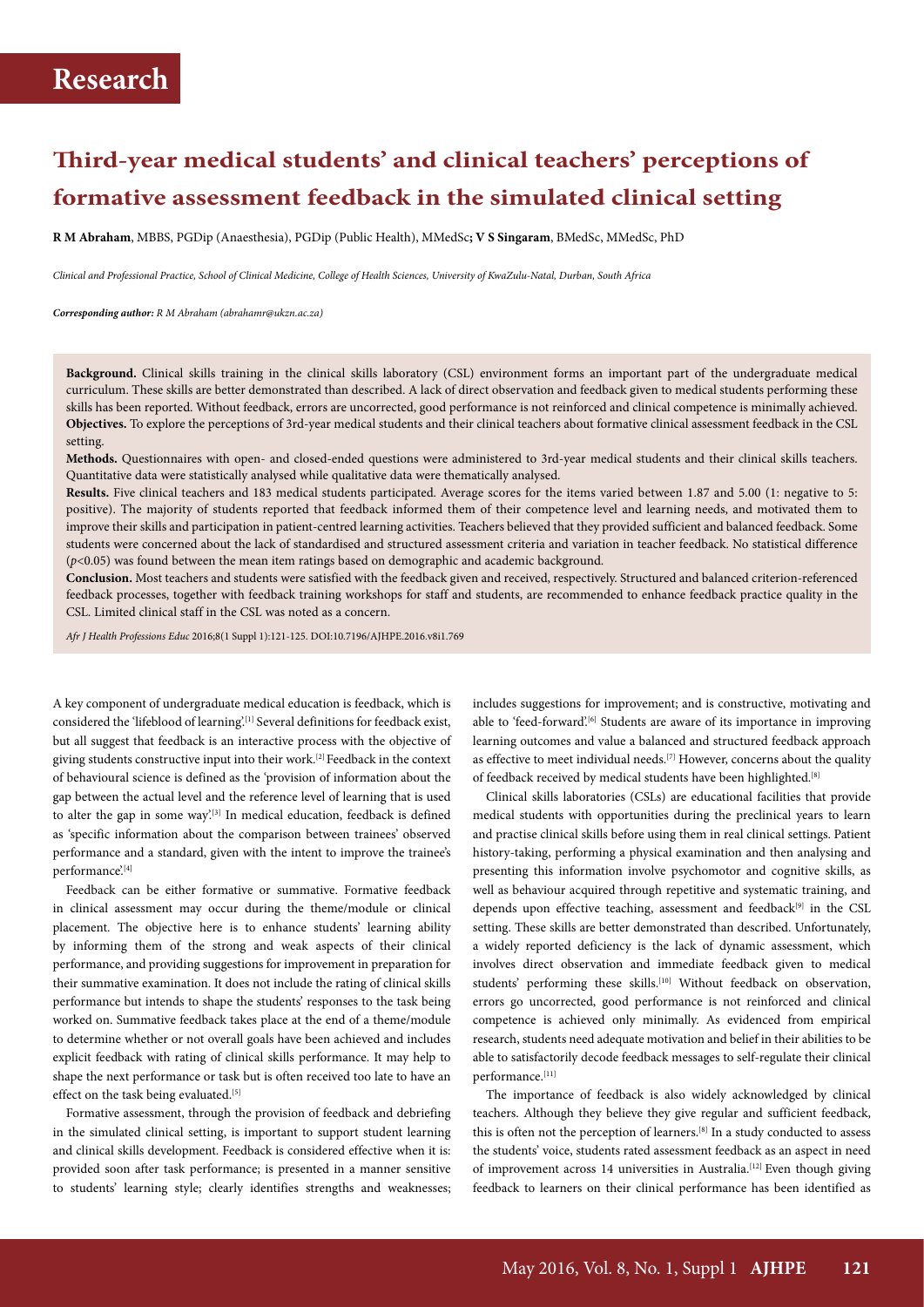a major approach to academic teaching and learning in clinical education, it needs to be monitored.[8] The objective of this study was to survey medical students' and clinical teachers' perceptions of formative assessment feedback on direct observation of clinical examination skills performed in the CSL.

### **Method**

### **Context**

The Nelson R Mandela School of Medicine (NRMSM) at the University of KwaZulu-Natal (UKZN), Durban, South Africa has adopted a 6-year hybrid problem-based learning (PBL) medical curriculum. Clinical skills teaching forms a part of each of the theme-based PBL modules during the first three preclinical years taught in the medical school CSL, using simulated patients. The clinical skills mini-logbook formative assessment session occurs before the summative assessments at the end of each 6- to 8-week theme-based module. During the formative assessment sessions, each student is given 8 minutes to systematically demonstrate examination skills on a simulated patient. The teacher observes each student and rates the performance in the mini-logbook, based on the minimum requirements for the skill to be deemed satisfactory. Performances are rated as 'inadequate', 'satisfactory' or 'exceeded expectation' and verbal and written feedback are provided.

### **Study design**

This mixed methods observational study was conducted with the 2014 cohort of 3rd-year medical students and their clinical skills teachers at the NRMSM. Ethical approval was granted by the UKZN Humanities and Social Sciences Research Ethics Committee (HSS/0084/014M). Third-year medical students (*N*=183) and clinical teachers (*N*=5) consented to completing the questionnaires. The research design involved mixing both qualitative and quantitative research data to provide a more comprehensive understanding of the perceptions of both the students and teachers.

### **Instrument**

Two questionnaires, consisting of closed- and open-ended questions, were designed. One questionnaire was designed to explore the teachers' perceptions of the feedback. The other questionnaire explored students' responses to the mini-logbook formative assessment feedback received with regard to the value of feedback, preferences for feedback and suggestions to

improve feedback. Each instrument consisted of the following components, which formed the different sections of the questionnaire: (*i*) demographic data; (*ii*) perceptions of feedback; (*iii*) value of feedback; (*iv*) preferences for feedback; and (*v*) suggestions for feedback. Sections (*ii*), (*iii*) and (*iv*) included closed questions that required students and clinical teachers to indicate their level of agreement with a series of statements on a 5-point Likert scale, ranging from 'strongly disagree' to 'strongly agree'. There were two open-ended questions on the general perceptions of feedback (section (*iii*)) and suggestions to improve it (section  $(v)$ ). Minor modifications were made after questionnaires were piloted.

### **Data analysis**

Quantitative data were analysed statistically using the Statistical Package for the Social Sciences (SPSS) (version 21) (IBM, USA) and reported anonymously. Student independent *t*-tests and analysis of variance (ANOVA) statistical tests were employed to ascertain specific age, gender, language, enrolment status and academic performance differences between the demographic groups. Confidence intervals (CIs) were set at 95% and statistical significance at *p*<0.05. The qualitative data were read and reread for familiarity with what it entailed, paying specific attention to patterns that occurred. The pattern of responses was used to identify emergent themes, with consensus from both authors. The student and teacher responses were then clustered according to the emergent themes and categorised according to the degree of support that a particular response represented in terms of the total sample. The qualitative data gathered from the students' and clinical teachers' responses to the open-ended questions were thematically analysed and will be reported in more detail in a follow-up study.<sup>[13]</sup> Specific quotations were selected to support or extend the quantitative data that are the focus of this article.

### **Results**

The student sample consisted of 115 (68%) females. The majority (96%) were between 18 and 25 years of age. The teachers consisted of 1 (20%) female and 4 (80%) male clinicians. The students and teachers came from diverse multicultural, language and academic backgrounds.

### **Students' responses to feedback received**

Illustrated in Table 1, most students believed that receiving feedback had a positive effect on their learning by informing them of what was needed to improve their performance (94%), explaining the performance rating received (90%) and providing an evaluation of their strengths and weaknesses in clinical skills (96%). They also appreciated feedback as it informed them of the teachers' expectations with regard to the skill

**Table 1. Clinical skills logbook assessment feedback: impact of feedback on academic performance (***N***=183)**

|                                                                                                                                                    | Response                |                               |                                |
|----------------------------------------------------------------------------------------------------------------------------------------------------|-------------------------|-------------------------------|--------------------------------|
| <b>Statement</b>                                                                                                                                   | Positive<br>response, % | <b>Neutral</b><br>response, % | <b>Negative</b><br>response, % |
| Feedback informs me what I need to do to improve my<br>performance in clinical skills                                                              | 94                      | $\overline{4}$                | $\mathbf{1}$                   |
| Feedback explains the performance rating I received in<br>the logbook                                                                              | 90                      | 9                             | $\mathbf{1}$                   |
| Feedback is an evaluation of my strengths and<br>weaknesses in the skill performed                                                                 | 96                      | 3                             | $\mathbf{1}$                   |
| Feedback informs me what the expectations of the<br>lecturer/teacher are regarding clinical skills performance                                     | 93                      | 5                             | $\overline{2}$                 |
| I use feedback to try to improve my performance<br>in future logbook assessments and end-of-semester<br>objective structured clinical examinations | 93                      | 6                             | $\overline{2}$                 |
| Feedback is only useful when I receive a bad<br>performance rating in the logbook                                                                  | 12                      | 5                             | 82                             |
| Feedback is only useful when it is positive                                                                                                        | 7                       | 7                             | 86                             |
| Getting a performance rating is more important to my<br>learning than feedback                                                                     | 23                      | 35                            | 42                             |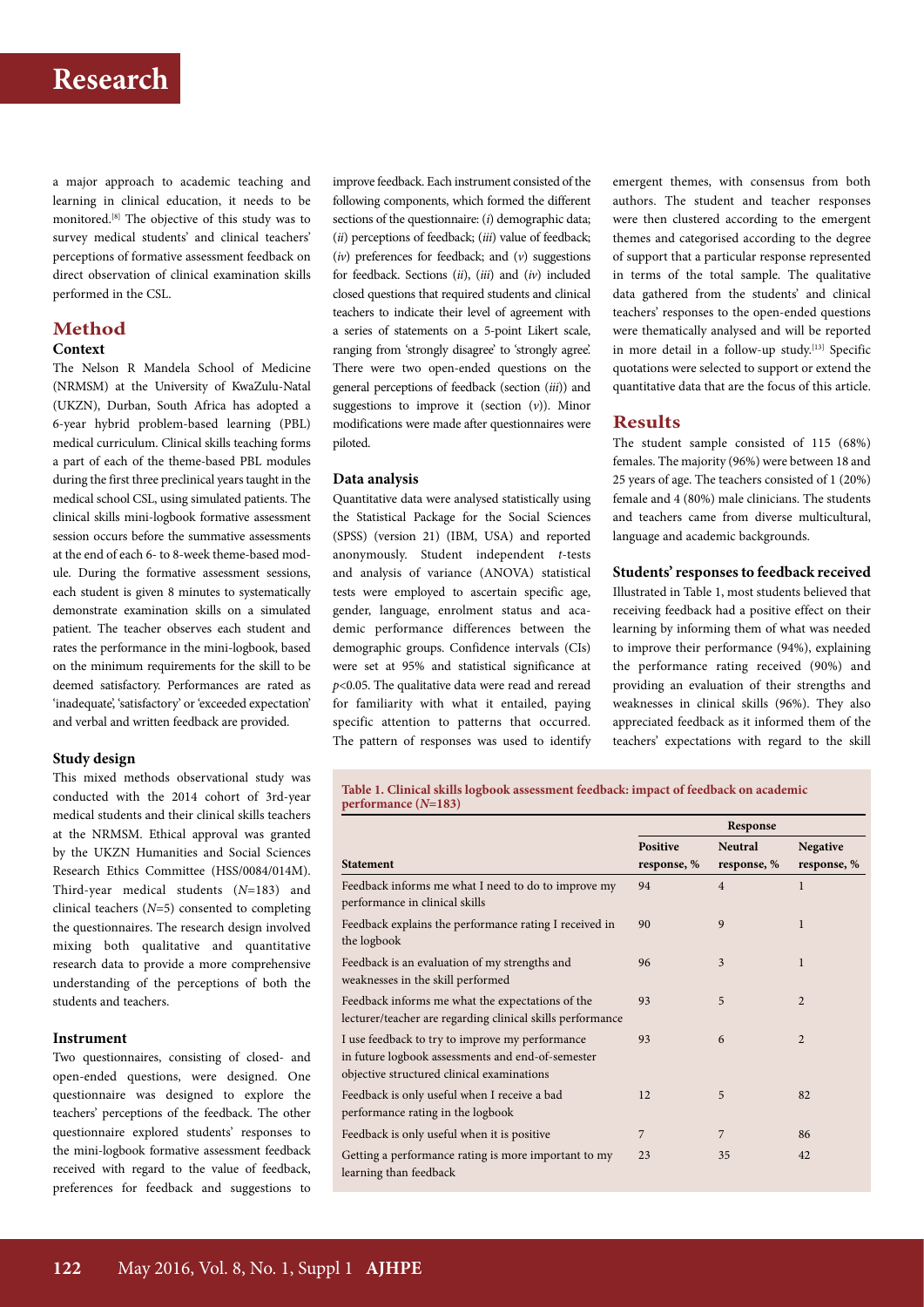performed (93%) and was useful and relevant to their goals as a student to feed-forward (93%):

'I really appreciated the fact that we have logbook sessions before the actual exam … It helps me to see my weak points.'

Although feedback was valued, the students did not think feedback was useful if it only reported a bad performance (82%) or a good performance (86%). They were more likely to value balanced feedback with positive reinforcement and constructive criticism indicative of an understanding of their performance:

'Teachers must give us feedback that is truly indicative of our performance. They must not focus only on the wrong things but also explain how we can improve the things that we did well.'

Students reported that they valued the feedback received (99%) and always ensured they read the feedback provided in the logbook (98%) (Table 2). They believed that they deserved to receive feedback, especially after putting effort into practising clinical skills (96%), as it encouraged (92%) and motivated them to study (93%). Students felt that their teachers' feedback was a demonstration of them caring about a student's work (78%).

They suggested ways to improve their feedback experience and requested feedback as a tool to gauge their knowledge in summative assessments:

'We don't receive feedback for our [objective structured clinical examinations] OSCEs. I believe to improve we should be given this feedback as it is an indication of how much more work you need to put towards your clinical skills.'

An important issue raised was teacher variability when delivering feedback (60%) and the need for more clarity when providing feedback. The criteria with which feedback was provided were of concern. Students linked feedback variation to lack of use of standardised and structured assessment criteria by the teachers. When prompted for recommendations for improving clinical skills logbook assessment feedback they suggested standardisation:

*'*Logbook sessions are useful in assessing our skills. However, I feel that teachers should use the same methods of testing to make things fair for all students. Assessment criteria must be available to students as a form of learning objectives and goals.'

Students were satisfied with the timely delivery of feedback (85%). They valued some general feedback (51%) as it gave them an idea about

**Table 2. Clinical skills logbook assessment feedback: impact of feedback on personal motivation to learn (***N***=183)**

|                                                                                               | Response        |                |                 |
|-----------------------------------------------------------------------------------------------|-----------------|----------------|-----------------|
|                                                                                               | <b>Positive</b> | <b>Neutral</b> | <b>Negative</b> |
| <b>Statement</b>                                                                              | response, %     | response, %    | response, %     |
| Feedback is important to me                                                                   | 99              | 1              | $\Omega$        |
| I always read the feedback on my logbook                                                      | 98              | $\mathbf{1}$   | 1               |
| I deserve feedback when I put a concerted effort into<br>practising my clinical skills        | 96              | 3              | 1               |
| When I receive substantial feedback I feel encouraged                                         | 92              | $\overline{7}$ | $\mathbf{1}$    |
| Teachers who provide feedback care about what the<br>students generally think                 | 78              | 15             | 6               |
| Feedback motivates me to study                                                                | 93              | 7              | $\Omega$        |
| When I don't receive feedback I feel that the teacher does<br>not respect me                  | 44              | 34             | 22              |
| All the clinical skills teachers follow a similar style and<br>criteria of providing feedback | 16              | 24             | 60              |
| An important part of learning is being able to discuss the<br>subject with my teacher         | 92              | 7              | 1               |
| I learn more when my teacher focuses on what I did wrong                                      | 63              | 15             | 22              |

### **Table 3. Clinical skills logbook assessment feedback: references for feedback (***N***=183)**

|                                                                                                                 | Response        |                |                 |
|-----------------------------------------------------------------------------------------------------------------|-----------------|----------------|-----------------|
|                                                                                                                 | <b>Positive</b> | <b>Neutral</b> | <b>Negative</b> |
| <b>Statement</b>                                                                                                | response, %     | response, %    | response, %     |
| Feedback on clinical skills logbook assessments is<br>generally provided immediately                            | 85              | 5              | 10              |
| General feedback provided in class helps me learn<br>independently                                              | 62              | 23             | 15              |
| Individual feedback is better because I can clarify any<br>issues with the teacher or lecturer                  | 88              | 8              | $\overline{4}$  |
| Verbal feedback is easier to understand                                                                         | 76              | 19             | 6               |
| Specific feedback is better because it helps me understand<br>what I did right and wrong in the logbook session | 96              | 3              | $\overline{2}$  |
| It is boring when lecturers provide general feedback to the class                                               | 27              | 39             | 34              |
| I prefer general feedback in class because it is not personal                                                   | 8               | 26             | 66              |
| I prefer verbal feedback because I can communicate with<br>the teacher and clarify information                  | 75              | 21             | $\overline{4}$  |
| Group feedback is best because I can see where other<br>students have experienced similar problems              | 51              | 25             | 24              |
| Teachers' written comments are often difficult to read<br>and inadequately explained                            | 21              | 27             | 53              |
| Written feedback is better because I can refer to it much later                                                 | 69              | 19             | 12              |

whether other students in the class experienced similar problems (Table 3). One suggestion made was the need for the following:

'… a little more group feedback to judge where I am in the class and whether or not I am putting enough effort into my learning.'

The students acknowledged individual feedback (88%) as more personal and fitting for clarifying issues with teachers as an important part of their learning:

'It is always better for one-on-one feedback that focuses on individual needs and allows students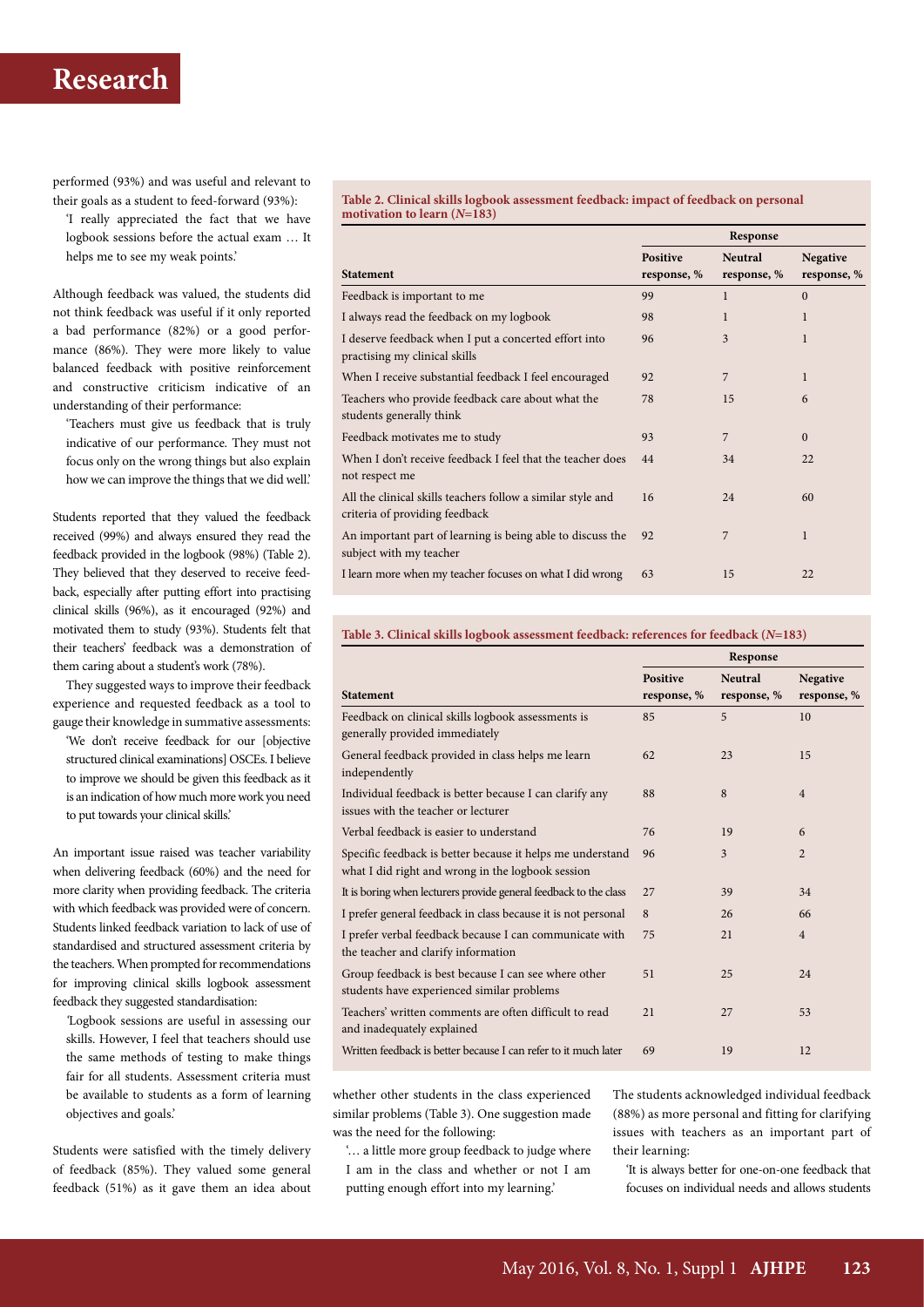to interact with the facilitator easily, ask questions and receive clarification when necessary.'

The students preferred verbal feedback (75%) specific to their work, including both positives and negatives in the skill demonstrated:

'More emphasis on verbal individual feedback for me … because it focuses specifically on my performance and accounts not only for the things I got wrong but the things I got right and what I need to improve on.'

### **Clinical teachers' perceptions of giving feedback**

As illustrated in Table 4, teachers were comfortable with providing feedback, and agreed that effective performance feedback improved students' learning and required their engagement with and necessary skill in the feedback provision process. They all reported providing individual and verbal feedback, while some amount of written and group feedback was also given. Three teachers indicated that the setting in which feedback was provided in the CSL was private; one was neutral regarding this, while another did not think the setting was private enough. Three teachers provided feedback that reflects more general information on the students' performance. Three teachers allowed the students to self-assess and reflect on their performance to confirm if they agreed or disagreed with the feedback information provided.

Most teachers disagreed that the culture and language background of students determined the feedback they give:

'I do not really take account of culture and background because I am only focused on the topic, the technique and documentation of clinical skills.'

However, one teacher considered language and culture to be an important factor while providing feedback:

'For second-language students the delivery of feedback is important. Also, from a cultural perspective students may see me as a figure of authority and misconstrue my feedback as "scolding".'

The majority of teachers felt that staff development is crucial for increasing teachers' confidence and skill in this area of giving feedback:

'A workshop on feedback in clinical skills is very important. It will allow all teachers to harmonise the way they have to improve and deliver the feedback.'

### **Table 4. Clinical teachers' perceptions of feedback provided during a logbook session (***N***=5)**

|                                                                                                                                                                                  | Response                       |                               |                                |
|----------------------------------------------------------------------------------------------------------------------------------------------------------------------------------|--------------------------------|-------------------------------|--------------------------------|
| <b>Statement</b>                                                                                                                                                                 | <b>Positive</b><br>response, % | <b>Neutral</b><br>response, % | <b>Negative</b><br>response, % |
| Provision of effective performance feedback to medical<br>students improves learning outcomes                                                                                    | 100                            | $\mathbf{0}$                  | $\mathbf{0}$                   |
| Provision of clearly effective feedback would require<br>engagement and skill                                                                                                    | 100                            | $\mathbf{0}$                  | $\boldsymbol{0}$               |
| I often provide the following types of feedback to my<br>students (verbal)                                                                                                       | 100                            | $\mathbf{0}$                  | $\overline{0}$                 |
| I often provide the following types of feedback to my<br>students (written)                                                                                                      | 40                             | $\mathbf{0}$                  | 60                             |
| I often provide the following types of feedback to my<br>students (group)                                                                                                        | 60                             | $\mathbf{0}$                  | 40                             |
| I often provide the following types of feedback to my<br>students (individual)                                                                                                   | 100                            | $\mathbf{0}$                  | $\mathbf{0}$                   |
| The students are aware that they would be receiving<br>feedback after the clinical performance                                                                                   | 100                            | $\mathbf{0}$                  | $\overline{0}$                 |
| Feedback is often provided in a confidential setting                                                                                                                             | 60                             | 20                            | 20                             |
| The feedback I provide only reflects what the student did<br>satisfactorily                                                                                                      | 20                             | $\mathbf{0}$                  | 80                             |
| The feedback I provide only reflects what the student did<br>unsatisfactorily                                                                                                    | 40                             | $\mathbf{0}$                  | 60                             |
| The feedback I provide is usually a balance between what<br>the student did well and what areas require improvement                                                              | 100                            | $\mathbf{0}$                  | $\boldsymbol{0}$               |
| The feedback I provide reflects more specific<br>information about the student's clinical performance                                                                            | 100                            | $\overline{0}$                | $\mathbf{0}$                   |
| The feedback I provide reflects more general aspects of<br>the student's clinical performance                                                                                    | 60                             | 20                            | 20                             |
| Immediately after providing the feedback I would allow<br>the students to self-assess and reflect on their performance<br>to confirm if they agree or disagree with the feedback | 60                             | 20                            | 20                             |
| I am comfortable providing feedback to students                                                                                                                                  | 100                            | $\mathbf{0}$                  | $\overline{0}$                 |
| The culture and language background of the students is<br>an important factor when giving feedback                                                                               | 60                             | 20                            | 20                             |
| I feel there should be formal training to improve and<br>enhance my feedback skills as an academic                                                                               | 60                             | 20                            | 20                             |

Teachers also indicated some barriers and suggestions to improve feedback in clinical skills:

'Regular student and staff evaluations and increase time for feedback. These approaches are limited by time and staffing resource constraints.'

### **Discussion**

Lack of effective feedback is considered a serious deficiency in medical education.[7] It is therefore positive to note that the current study found that most students and teachers were satisfied with the mini-logbook formative assessment feedback in the CSL.

Similar to previous studies, students valued the feedback received during clinical skills sessions as most of them requested personalised, frequent, immediate and clear feedback linked to specific learning outcomes as a tool to gauge their knowledge relevant to their goals.<sup>[14]</sup> They confirmed that receiving timely feedback had a positive effect on their learning and clinical performance and hence their future practice. The students preferred balanced feedback as an evaluation of their strengths and weaknesses essential for their growth as a student, to boost their confidence and self-esteem, to increase their motivation to study and to provide them